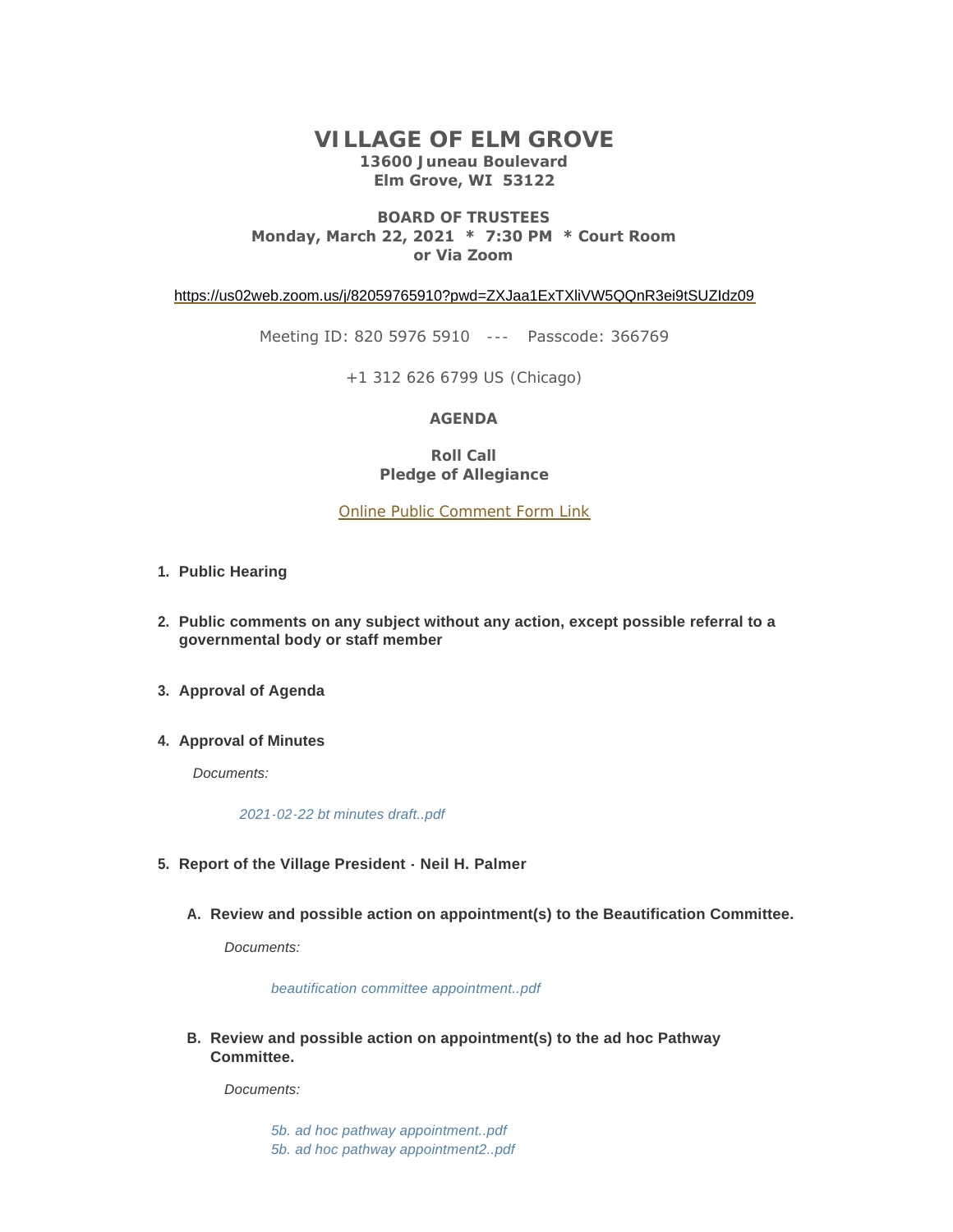## **Report of Fire Chief - David Kastenholtz 6.**

*Documents:*

*[february fire report..pdf](https://elmgrovewi.org/AgendaCenter/ViewFile/Item/9937?fileID=14532)*

**Report of Police Chief - James Gage 7.**

*Documents:*

*[feb 21 call activity1..pdf](https://elmgrovewi.org/AgendaCenter/ViewFile/Item/9938?fileID=14533) [feb 21 case activity2..pdf](https://elmgrovewi.org/AgendaCenter/ViewFile/Item/9938?fileID=14534) [feb 21 monthly report3..pdf](https://elmgrovewi.org/AgendaCenter/ViewFile/Item/9938?fileID=14535)*

- **Report of EMS Director Dr. Jon Robinson 8.**
- **Report of Village Clerk Michelle Luedtke 9.**
	- **Review and possible action on a resolution for Elm Grove Special Events. A.**

*Documents:*

*[9a. special events 032221..pdf](https://elmgrovewi.org/AgendaCenter/ViewFile/Item/10070?fileID=14568)*

### **Report of Village Manager - David De Angelis 10.** Update on ongoing projects.

*Documents:*

### *[board memo 3-19-21.pdf](https://elmgrovewi.org/AgendaCenter/ViewFile/Item/10044?fileID=14565)*

**Review and possible action on the National Fish and Wildlife Foundation Grant A. Agreement.** 

*Documents:*

*[executive award agreement 210401..pdf](https://elmgrovewi.org/AgendaCenter/ViewFile/Item/10073?fileID=14531)*

### **Report of Village Attorney - Hector de la Mora 11.**

- **Report of Standing Committees 12.**
	- **Plan Commission Trustee Michalski A.**

Report on discussion and any action taken at previous meetings, future agenda items, and upcoming scheduled meetings.

*Documents:*

*[pc210301dm.pdf](https://elmgrovewi.org/AgendaCenter/ViewFile/Item/9944?fileID=14566)*

## **Library Board - Trustee Irwin B.**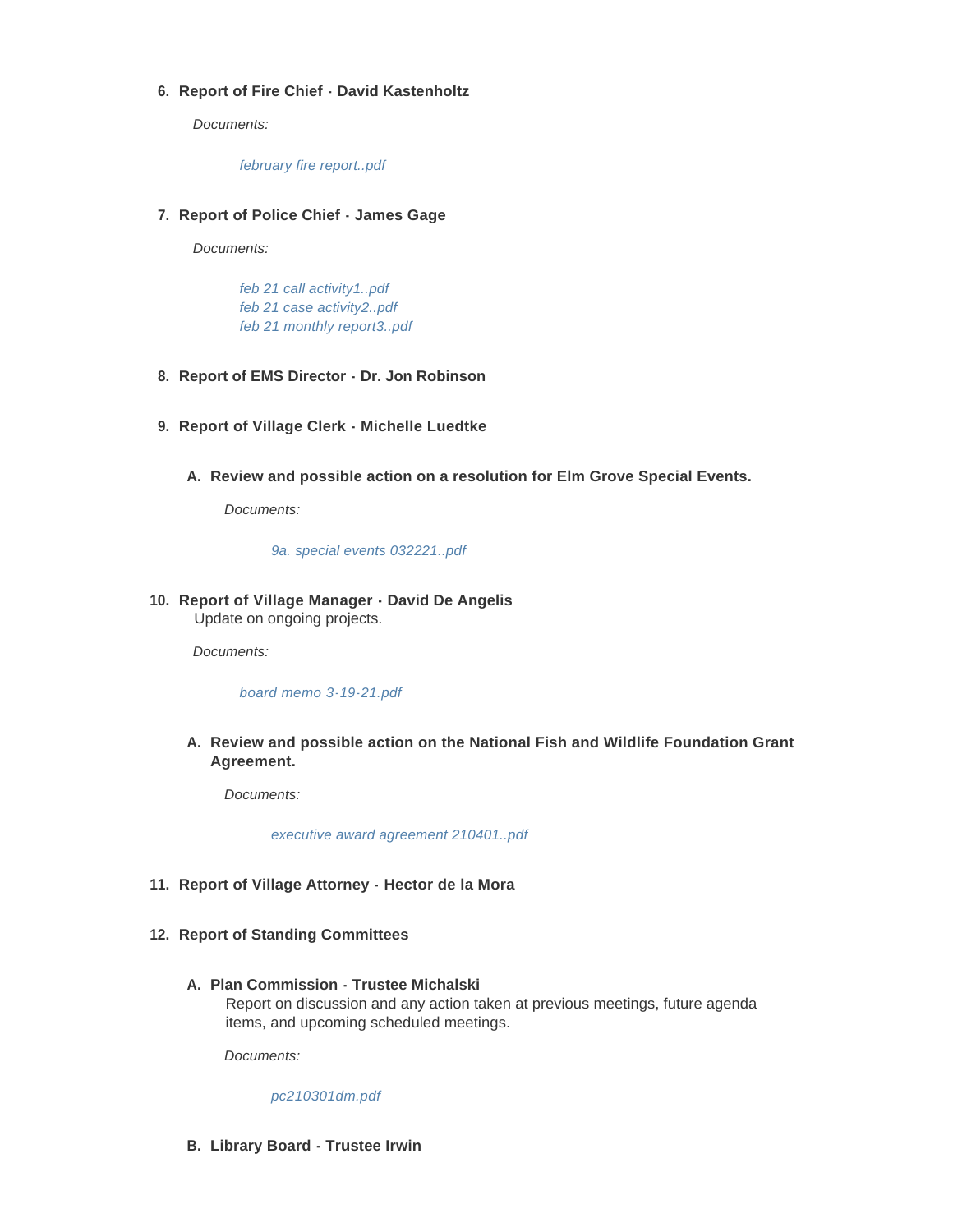Report on discussion and any action taken at previous meetings, future agenda items, and upcoming scheduled meetings.

### **Public Works - Trustee Kressin C.**

Report on discussion and any action taken at previous meetings, future agenda items, and upcoming scheduled meetings.

*Documents:*

*[pw030821md..pdf](https://elmgrovewi.org/AgendaCenter/ViewFile/Item/9845?fileID=14530)*

#### **Public Safety - Trustee Cornell D.**

Report on discussion and any action taken at previous meetings, future agenda items, and upcoming scheduled meetings.

#### **Legislative - Trustee Domaszek E.**

Report on discussion and any action taken at previous meetings, future agenda items, and upcoming scheduled meetings.

### **Park and Recreation - Trustee Irwin F.**

Report on discussion and any action taken at previous meetings, future agenda items, and upcoming scheduled meetings.

*Documents:*

*[rc031821m.pdf](https://elmgrovewi.org/AgendaCenter/ViewFile/Item/9948?fileID=14567)*

**Administrative and Personnel - Trustee Michalski G.** Report on discussion and any action taken at previous meetings, future agenda items, and upcoming scheduled meetings.

#### **Finance and Licensing - Trustee Haas H.**

Report on discussion and any action taken at previous meetings, future agenda items, and upcoming scheduled meetings.

*Documents:*

*[financial comparison 2020-2021 feb.pdf](https://elmgrovewi.org/AgendaCenter/ViewFile/Item/9952?fileID=14562) [financial report 2-2021.pdf](https://elmgrovewi.org/AgendaCenter/ViewFile/Item/9952?fileID=14563) [fl22221md.pdf](https://elmgrovewi.org/AgendaCenter/ViewFile/Item/9952?fileID=14564)*

#### **Review and possible action on Operator Licenses. 1.**

*Documents:*

*[licensing - clerk memo.pdf](https://elmgrovewi.org/AgendaCenter/ViewFile/Item/10059?fileID=14528) [licensing - clerk memo - background check.pdf](https://elmgrovewi.org/AgendaCenter/ViewFile/Item/10059?fileID=14529)*

**Review and Act on Vouchers. 2.**

*Documents:*

*[0. voucher list 3-2021.pdf](https://elmgrovewi.org/AgendaCenter/ViewFile/Item/10061?fileID=14550) [1. 2-2021 ach.pdf](https://elmgrovewi.org/AgendaCenter/ViewFile/Item/10061?fileID=14551)*